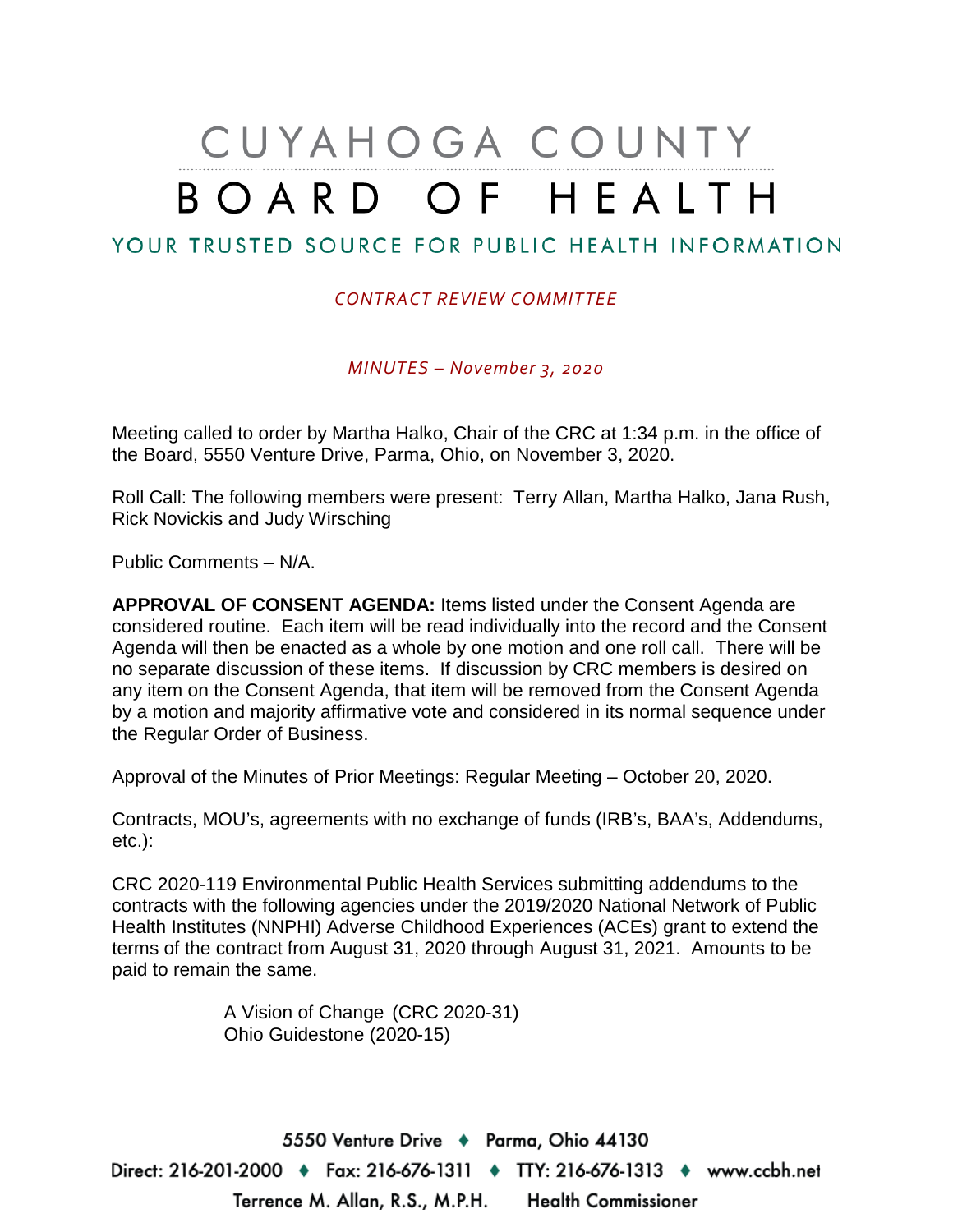CRC 2020-120 Environmental Public Health Services submitting the following contract award authorizations for lead remediation to be rescinded due to home owner requirement not being met:

| CRC#     | Contractor  | <b>Address</b>                         | Award |
|----------|-------------|----------------------------------------|-------|
| 2020-111 | Paragon CMS | 787 Trebisky Rd, S. Euclid \$18,995.00 |       |

CRC 2020-121 Administration Services submitting a public health experience agreement with Cleveland State University to allow students to have a public health experience at CCBH from November 3, 2020 through November 2, 2023. No exchange of funds.

It was moved by Judy Wirsching, seconded by Rick Novickis, that the consent agenda, including the minutes of the October 20, 2020 CRC meeting be approved.

The Secretary called the roll:

Ayes: Terry Allan, Martha Halko, Jana Rush, Rick Novickis and Judy Wirsching

## **CONTRACTS AND AWARDS:**

Tabled Items

None

New Items For Review

Bid/Quote Openings ≥ \$25,000.00

None

Bid/Quote Openings < \$25,000.00

None

Expenditures: Contracts up to \$25,000.00

It was moved by Jana Rush, seconded by Terry Allan that the addendum (CRC 2020- 122) to the contract with WageWorks Premium Only Plan for health benefit premiums (major medical/prescription coverage, dental, vision, life insurance, and FSA) (2019- 114) from January 1, 2021 through December 31, 2021 for \$200.00 per year be approved.

Presented by: Judy Wirsching

Purpose: To establish CCBH's pre-tax plan.

5550 Venture Drive + Parma, Ohio 44130 Direct: 216-201-2000 ♦ Fax: 216-676-1311 ♦ TTY: 216-676-1313 ♦ www.ccbh.net Terrence M. Allan, R.S., M.P.H. **Health Commissioner**